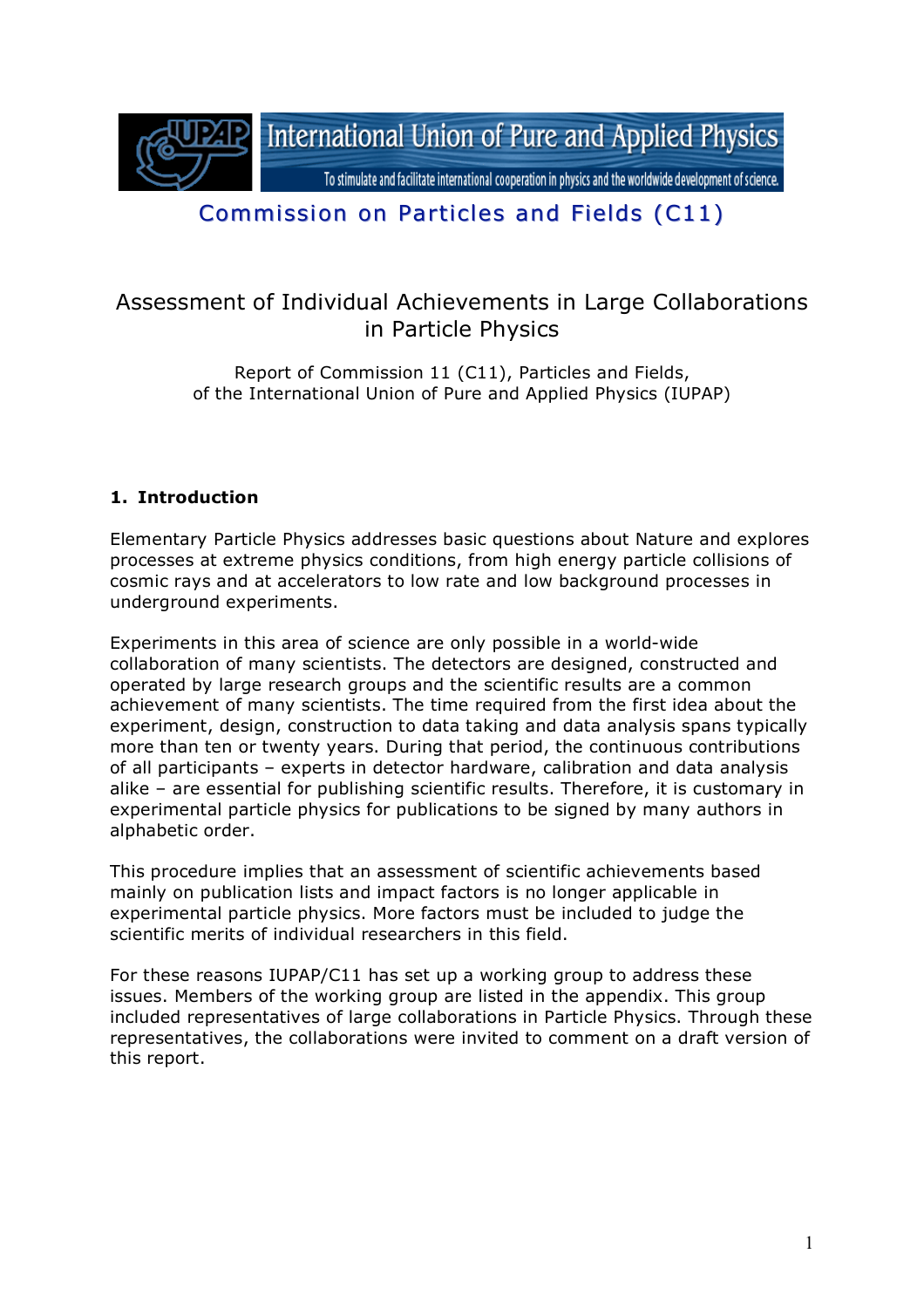### **2. Goals**

The goal of the exercise was to define a common set of measures to enhance the visibility of individual achievements while maintaining the successful collaborative spirit in large collaborations in particle physics.

A common catalogue of objective criteria should be established, which should help to assess individual achievements.

The criteria should be transparent to decision makers outside of the large collaborations, such as at universities, laboratories and prize committees.

The Commission C11 encourages the collaborations in particle physics to agree to a common set of criteria and measures and to adapt their internal procedures accordingly while recognizing that the final decision rests with each collaboration.

Decision makers in selection, promotion and prize committees at universities and science organizations should use these established criteria to assess the achievements of particle physicists and compare them to scientists in other fields.

This catalogue of criteria could be used in other fields of science, where large collaborations are required to achieve results.

#### **3. Proposed measures**

The working group proposes the following measures:

1. Eligible authors

The Collaborations shall have clear internal rules regarding who is an eligible author for each publication. The rules shall be public and transparent and follow the guideline that "authorship should be limited to those who have made a significant contribution to the concept, design, execution and interpretation of the research study. All those who have made significant contributions should be offered the opportunity to be listed as authors." (See, as an example: American Physical Society Guidelines for Professional Conduct).

2. Publication Web page

For each publication the collaboration might release a public web page with supporting notes and details about the individual contributions in analysis, operation, calibration, computing, editorial, etc., which have been essential for the publication.

3. Most relevant publications

Rather than a list of all publications, one finds often in the curriculum vitae of experimental particle physicists a list of "most relevant publications." This could be an indicator for scientific merit if the criteria for "most relevant publications" are clearly defined and similar in all collaborations. A good criterion for including a publication in this list could be the appearance of the individual as a significant contributor on the publication web page of the collaboration.